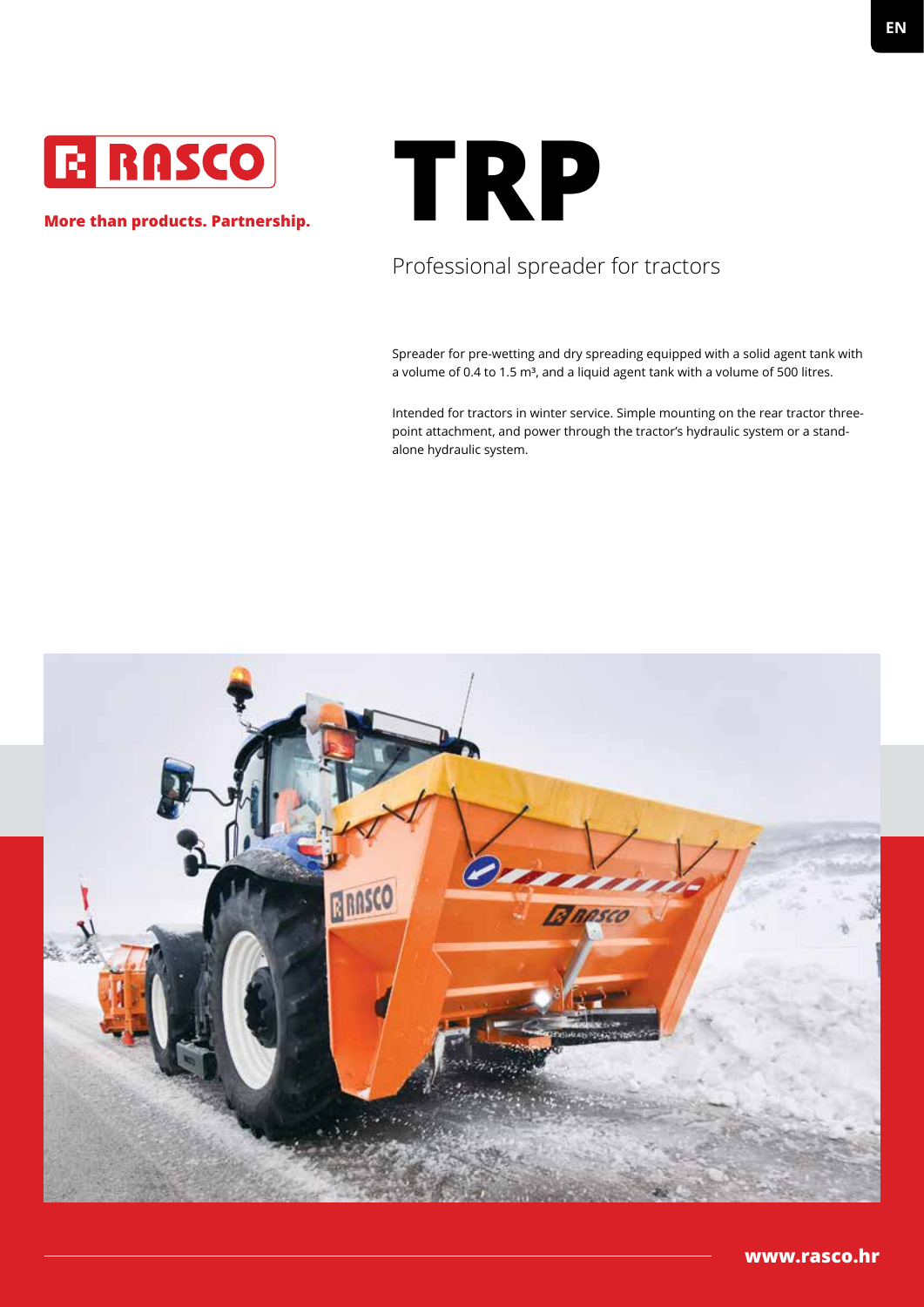#### **TRP SPREADERS**

## **Reliable solution for winter service tractors**

TRP is a simple, yet professional and reliable solution which turns every tractor into a winter road maintenance vehicle. Equipped with a system for pre-wetting and dry spreading, TRP is a good choice for urban and rural areas where simplicity, efficiency and value for money are the key factors for the selection of road maintenance equipment.

The conveyor system of the TRP spreader consists of counterflow augers that bring the spreading material to the rotating spinner designed for minimising the reflection of the spreading agent from the road surface. The special design of the hopper prevents the adherence of material to the side walls and formation of the tunnel effect and a tarpaulin of high strength covers the top of the hopper in order to protect the spreading material from rain and snow. Spreader's functions are controlled from the cabin of the tractor with the EPOS control unit, which makes TRP equal to truck spreaders with regard to functionality and precision of spreading. Good visibility of the TRP spreader in all winter condition is enabled by reflective and light markings that increase the safety of users and other traffic participants.

Simple mounting on the rear tractor three-point attachment, self-loading mechanism (if TRP is not equipped with a prewetting system), robust construction and minimal maintenance requirements make TRP an indispensable addition to every tractor during the winter months.

#### **Material-mixing shaft**

The TRP spreader is available in a version with a built-in shaft for additional mixing of the spreading material.

The shaft prevents the chipping of material inside the tank, especially if using a coarse wet salt and similar heavy spreading agents.

It provides a uniform flow of material to the spinner, minimizing the formation of a tunnel effect inside the spreader.



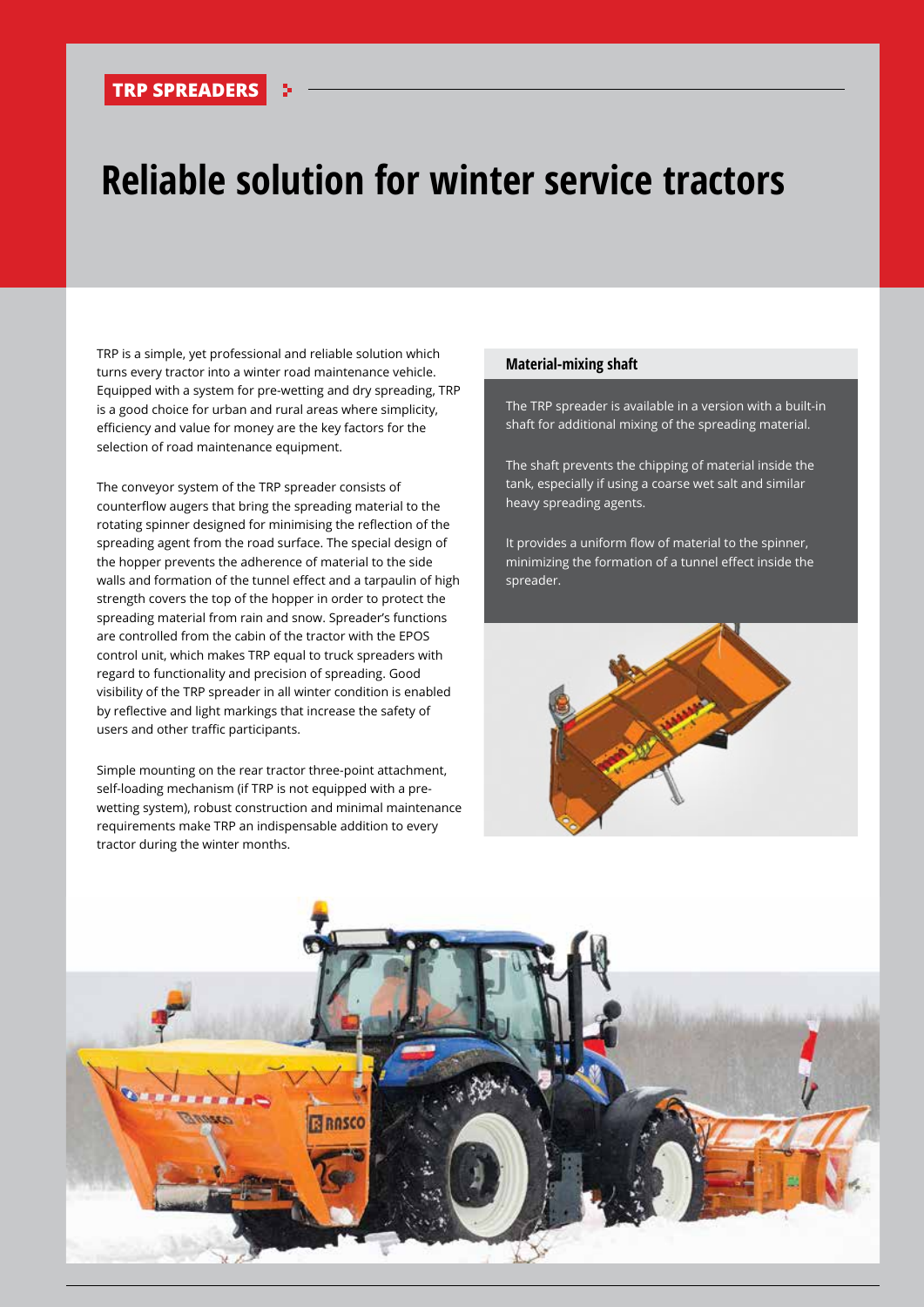#### **WHY CHOOSE THE TRP SPREADER?**



The asymmetry and width of spreading, as well as the quantity of spreading material are controlled from the cabin of the tractor with an EPOS control unit without the need to look away from the road, which makes TRP equal to truck spreaders with regard to functionality and precision of spreading.

The standard version of TRP comes with a spinner for spreading the material with a spreading width of up to 9 m.



The TRP spreader turns every tractor into a winter road maintenance vehicle. Its 0.4 to 1.5 m<sup>3</sup> dry agent capacity and 500 L liquid agent capacity make TRP a good choice for urban and rural areas where simplicity, efficiency and value for money are the key factors for the selection of road maintenance equipment.



**Simple mounting and maintenance** 

The spreader is mounted on the rear tractor three-point attachment, and powered via the self-loading system.

The special design of the hopper prevents the adherence of material to the side walls and formation of the tunnel effect.



**Proven quality and reliability** 

We have incorporated the experience gathered from over 40 markets and three continents where RASCO operates into RASCO spreaders.

The quality, robustness and reliability of RASCO spreaders has been proven on virtually all European roads, from the Arctic Circle across sunny Spain to the toughest winter conditions in Russia and Ukraine.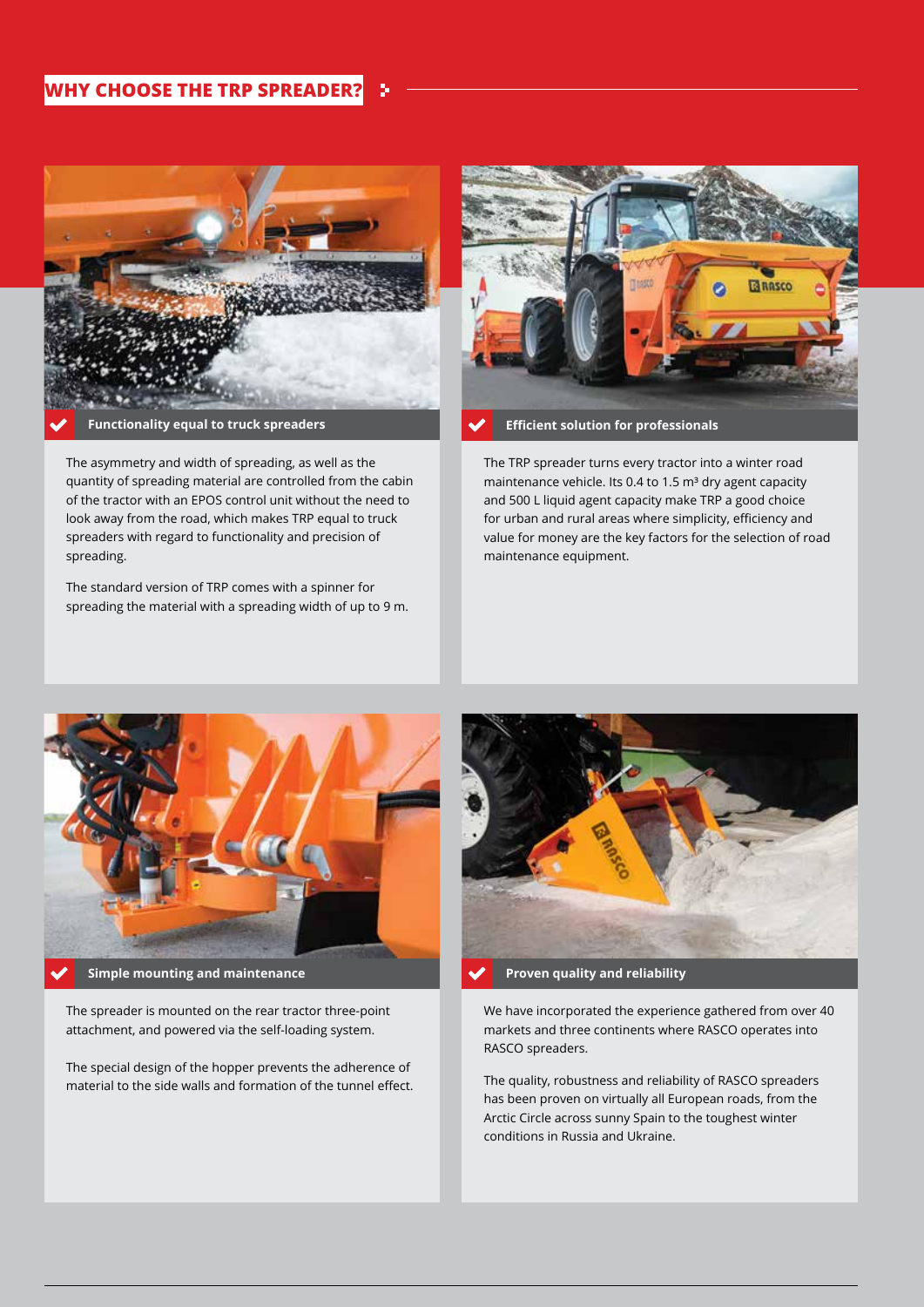#### *1 |* **Conveyor system**

The conveyor system of the TRP spreader consists of counterflow augers that bring the spreading material to the rotating spinner designed for minimising the formation of tunnel effect.

#### *2 |* **Spreading system**

Designed in the form of a spinner for spreading materials.

#### *3 |* **Monitoring of use of the spreader**

As part of an integrated monitoring system of operation of the spreader and movement of the vehicle, it enables easy and effective management of the winter maintenance fleet. It optimizes the amount of material used for spreading and fuel costs.

#### *4 |* **Traffic signalisation**

Installed according to legal regulations in force in the country of use. Reflective labels, rotating lights and illuminated signs ensure good visibility of the spreader and vehicle in all weather conditions.

#### *5 |* **Control units**

Ergonomically shaped and simple to use, EPOS control units enable the control of spreading parameters from the vehicle cabin without the need to look away from the road or distracting the driver while driving.

**2**

**1**

**6**

**4**

#### *6 |* **Solid agent tank**

Available in volumes of 0.4, 0.65, 1.0 and 1.5 m<sup>3</sup>. Its design and manufacturing prevent the adherence of material to the side walls of the spreader, and eliminate the tunnel effect, ensuring a uniform flow of material to the spreading system.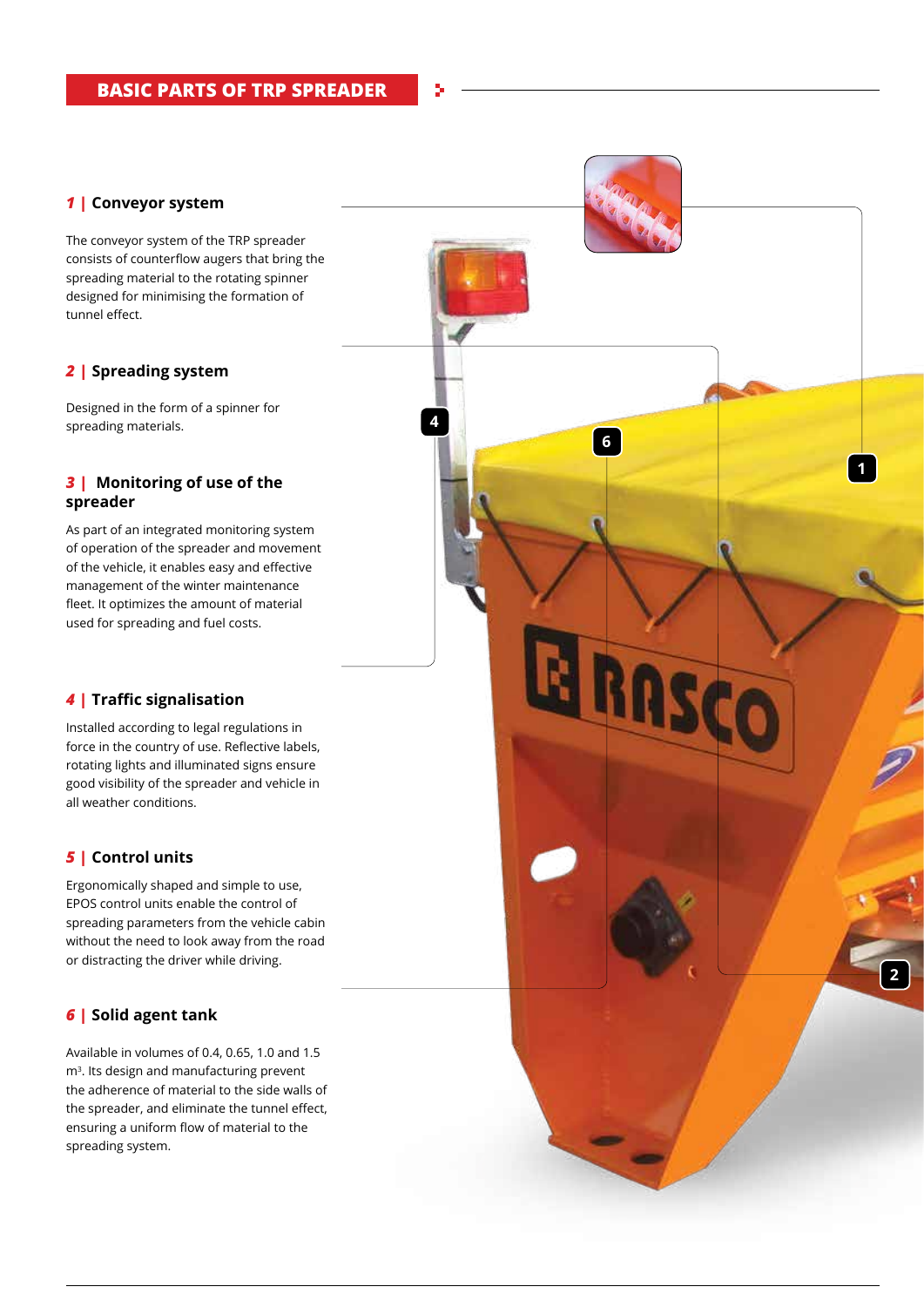

#### *7 |* **Protective mesh on top of the hopper and spreader cover**

Protect the spreader from damage during filling of the spreading material and prevent the material from dampening in the solid agent tank.

#### *8 |* **Liquid agent tank**

The volume of the liquid agent tank is 500 litres and is available in a version with solid agent tank volume of 1.5 m <sup>3</sup>. It is filled with a previously prepared solution of the agent.

#### **9** | System of mounting on **vehicles**

The spreader is easily mounted on the tractor rear three-point attachment.

#### *10 |* **Self-loading mechanism**

TRP is equipped with a mechanism for selfloading of material, which makes the work in winter service even simpler and easier.

#### *11 |* **Powering the spreader**

It can be powered in two ways: by the tractor's hydraulic system or by a stand-alone hydraulic system (PTO) installed directly on the spreader.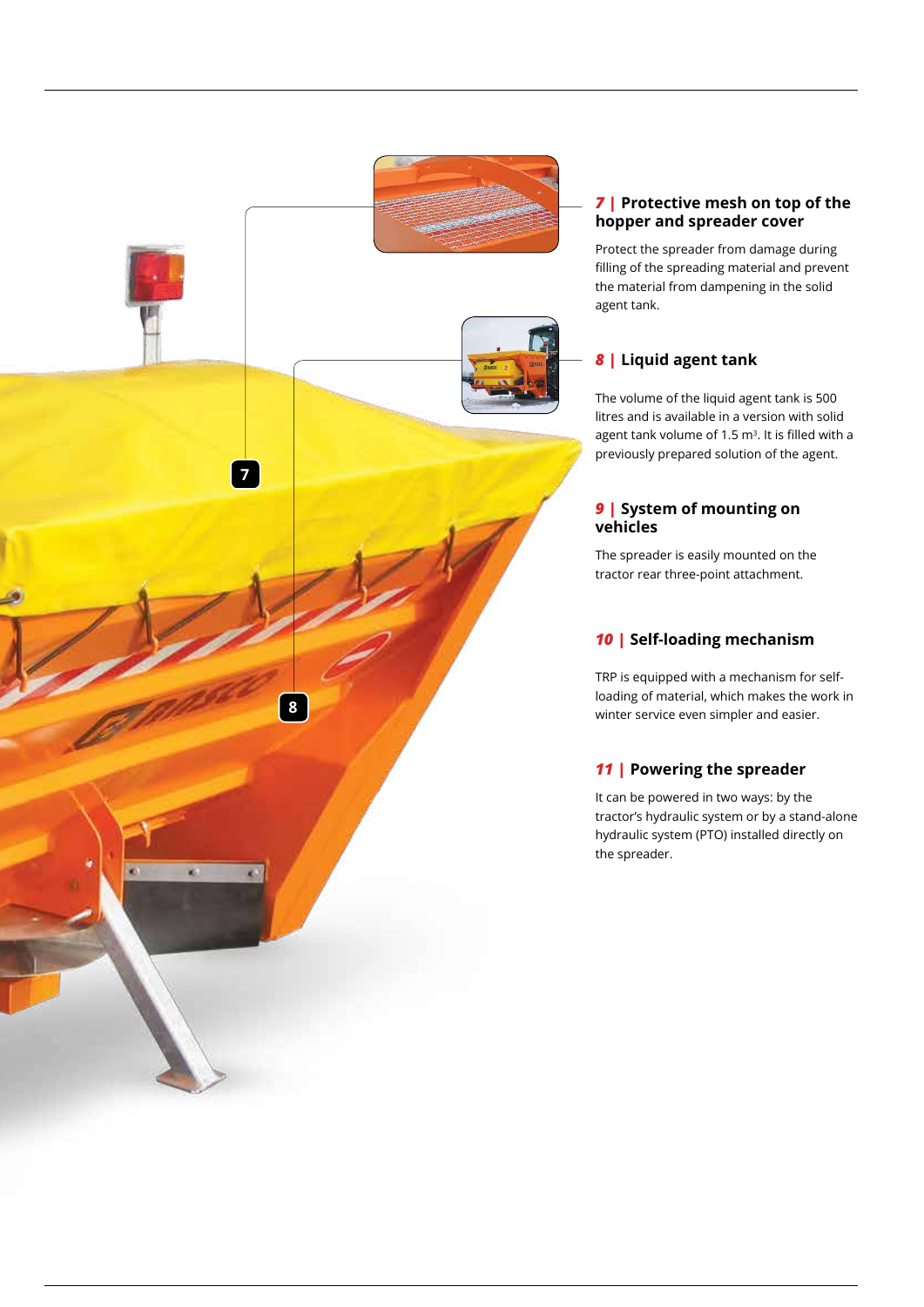## **Intuitive and advanced control units**

The operation of all RASCO spreaders is controlled by EPOS control units. Their dedicated development by RASCO experts makes them a leading solution for spreading control and monitoring. The EPOS family of control units is the result of the knowledge and experience gathered over a quarter of century from over 40 markets where RASCO operates. The result is intuitive control units, easy to use, designed to control the spreader without the need to look away from the road.

TRP spreaders can be controlled using EPOS 1 and EPOS 5 control units. EPOS 1 enables control of spreading width and dosage, and the EPOS 5 adds the options of fully dependant spreading, adjustment of spreading asymmetry image, and control of spreading through feedback connections.

The high reliability of compliance with the set parameters for spreading is achieved by using the system of feedback connections with the working elements of the spreader, while the system of simple and rapid calibration of the spreader ensures precision of spreading using different spreading materials.

## **GPS speed sensor**

The GPS speed sensor is available for installation on TRP spreaders. Installing a GPS speed sensor is very simple and fast compared to other conventional speed sensors.

The GPS speed sensor provides a greater precision of speed measurement, even at very low speeds, which does not interfere with the spreading process.



| <b>EPOS</b>                                     | 5 |
|-------------------------------------------------|---|
| Control of spreading quantity and width         |   |
| Dry spreading                                   |   |
| Wet spreading                                   |   |
| Travel-dependant spreading                      |   |
| Adjustment of spreading asymmetry image         |   |
| Spreading control using feedback<br>connections |   |

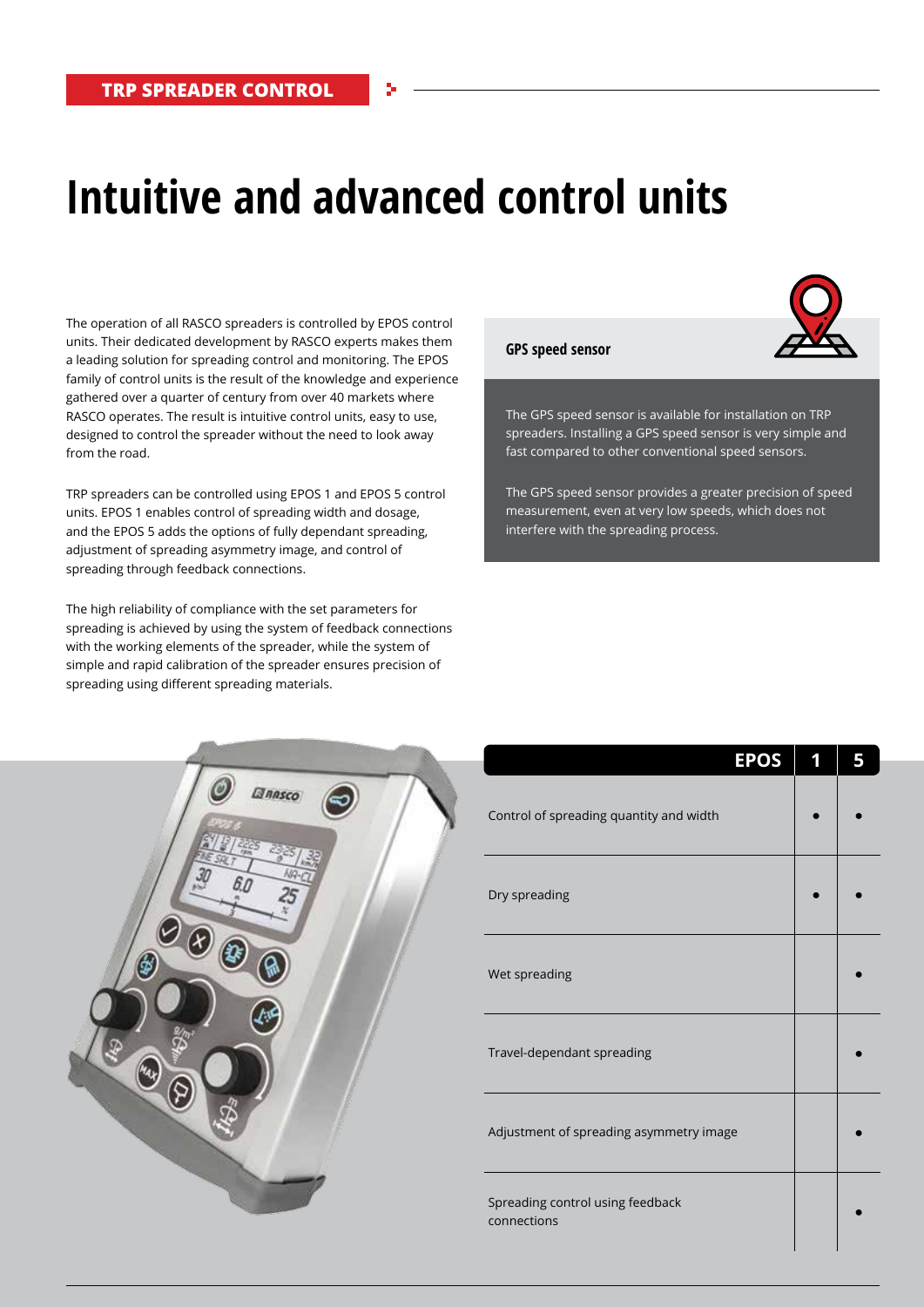# **Real-time monitoring of your fleet of winter service vehicles**

The current position of the spreader, setting parameters of spreading, working hours, and history of movement and usage data are information that needs to be available at any time. RASCO spreaders are adapted to connect with the systems for monitoring and control.

ARMS is an information and communication system for control, central monitoring, reporting and optimization of activities related to the maintenance of traffic infrastructure. Monitoring of working hours of people and machines as well as of the used resources (such as the used spreading salt, vehicle fuel etc.) in real time creates a unique possibility to quickly decide on potential saving methods. Unchangeable logs protect the user from liability by providing clear information on any taken action, while the reduced consumption of spreading material at the same time protects traffic infrastructure and its surroundings.

The system gathers information on device and vehicle usage in real time using data mobile networks available in almost all countries of the world.

The information collection application is cloud-based and maintained by RASCO experts, which reduces operative costs and the need for system maintenance by users. The user can approach the system through a simple web interface from any computer.

ARMS can be integrated in a larger intelligent transportation system (ITS) or it can be connected to smaller systems such as RWIS (Road Weather Information System).